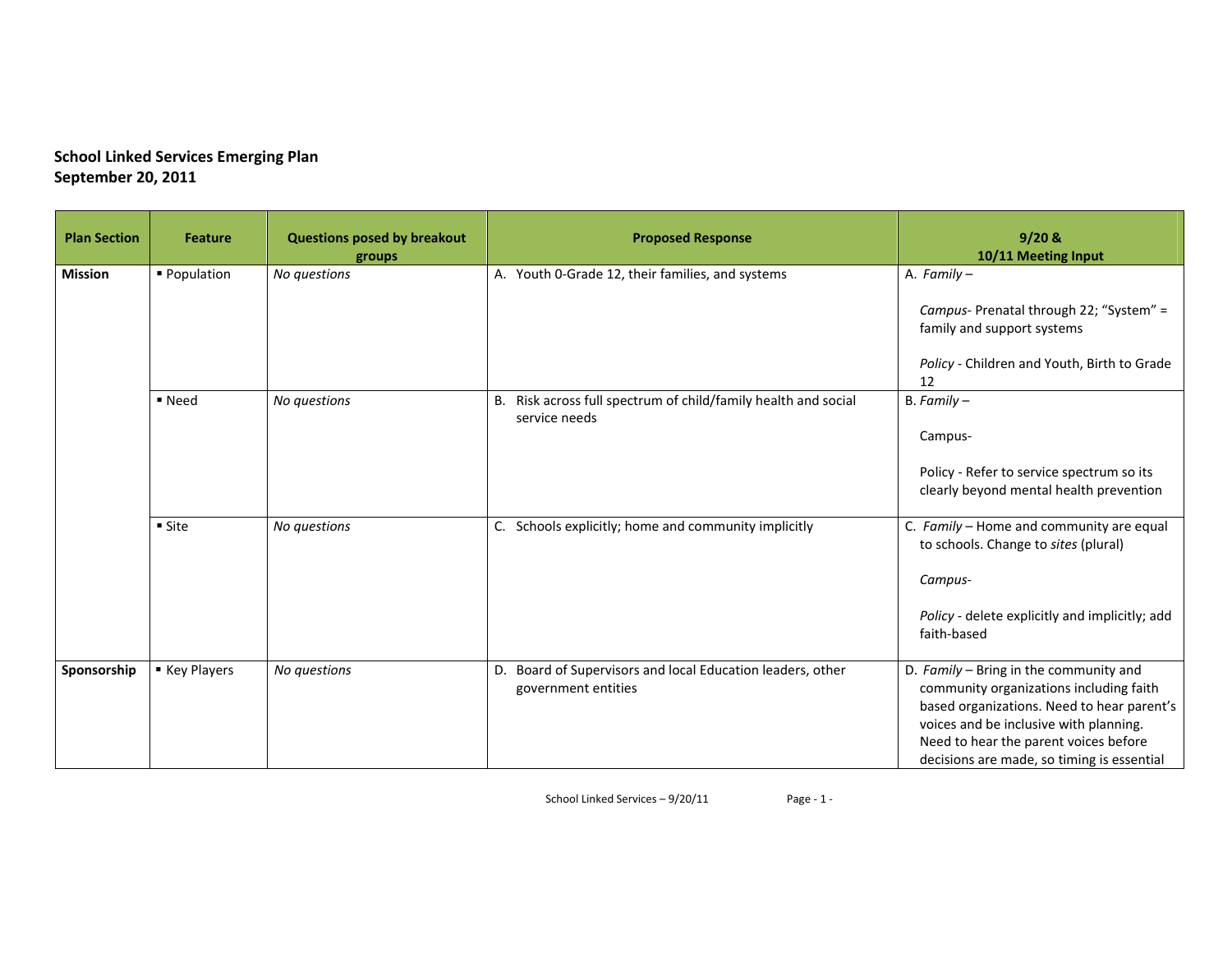| <b>Plan Section</b>       | <b>Feature</b>                  | <b>Questions posed by breakout</b><br>groups                                        | <b>Proposed Response</b>                                                                                                                                                                                                                                           | 9/20 &<br>10/11 Meeting Input                                                                                                                                                                                                   |
|---------------------------|---------------------------------|-------------------------------------------------------------------------------------|--------------------------------------------------------------------------------------------------------------------------------------------------------------------------------------------------------------------------------------------------------------------|---------------------------------------------------------------------------------------------------------------------------------------------------------------------------------------------------------------------------------|
|                           |                                 |                                                                                     |                                                                                                                                                                                                                                                                    | Campus- Is not just about money;<br>Community and business leaders<br>Policy - List others (cities, F5); use Board of<br>Education rather than local education<br>leaders                                                       |
|                           | ■ Convening and<br>facilitation | No questions                                                                        | E. County Board of Supervisors approved planning and<br>facilitation resources for SLS Plan; Key Players would approve<br>be recruited to sponsor SLS Plan implementation.                                                                                         | E. Campus - Remove "approve"                                                                                                                                                                                                    |
| Governance/<br>Leadership | • Policy                        | ■ What is the definition and role<br>for each level of governance?                  | At executive level is an Operations agreement signed by<br>Superintendent and Board of Supervisors delegated authority<br>agreeing to SLS and parameters outlined; and to mutual<br>agreement to provide leadership to the SLS initiative;                         | $F - J$ - Family - Need to build in mechanisms<br>for involving the family and community at<br>each level and phase of planning and<br>implementation. Can use existing parent<br>groups (eg. Latino Parent Coalition). Can use |
|                           |                                 | . Who will fill the policy level role?<br>■ Which leaders will fill which<br>roles? | At campus level is an agreement of Principal and County SLS<br>G.<br>services administration to provide oversight and leadership<br>support to school-related services and will oversee quality and<br>contracted service performance;                             | advisory boards, taking questions to the<br>community and reporting back, or have<br>parent representation at meetings.                                                                                                         |
|                           |                                 |                                                                                     | H. At service level, the person in the role of service coordinator<br>will manage referrals, consultations with school referring<br>parties, parents, along with the process of insuring that youth<br>are referred to services and services are well coordinated. | Bring the CBOs to the table (the line staff) to<br>discuss implementation and<br>operationalization. This may happen at the<br>local level as schools design their<br>plan/infrastructure                                       |
|                           |                                 | ■ Where is the accountability?                                                      | Accountability will be addressed at all 3 levels of leadership<br>within the SLS model through two contractual agreements, an                                                                                                                                      | Campus - What does "mutual agreement to<br>provide leadership to the SLS initiative"                                                                                                                                            |

School Linked Services – 9/20/11 Page ‐ 2 ‐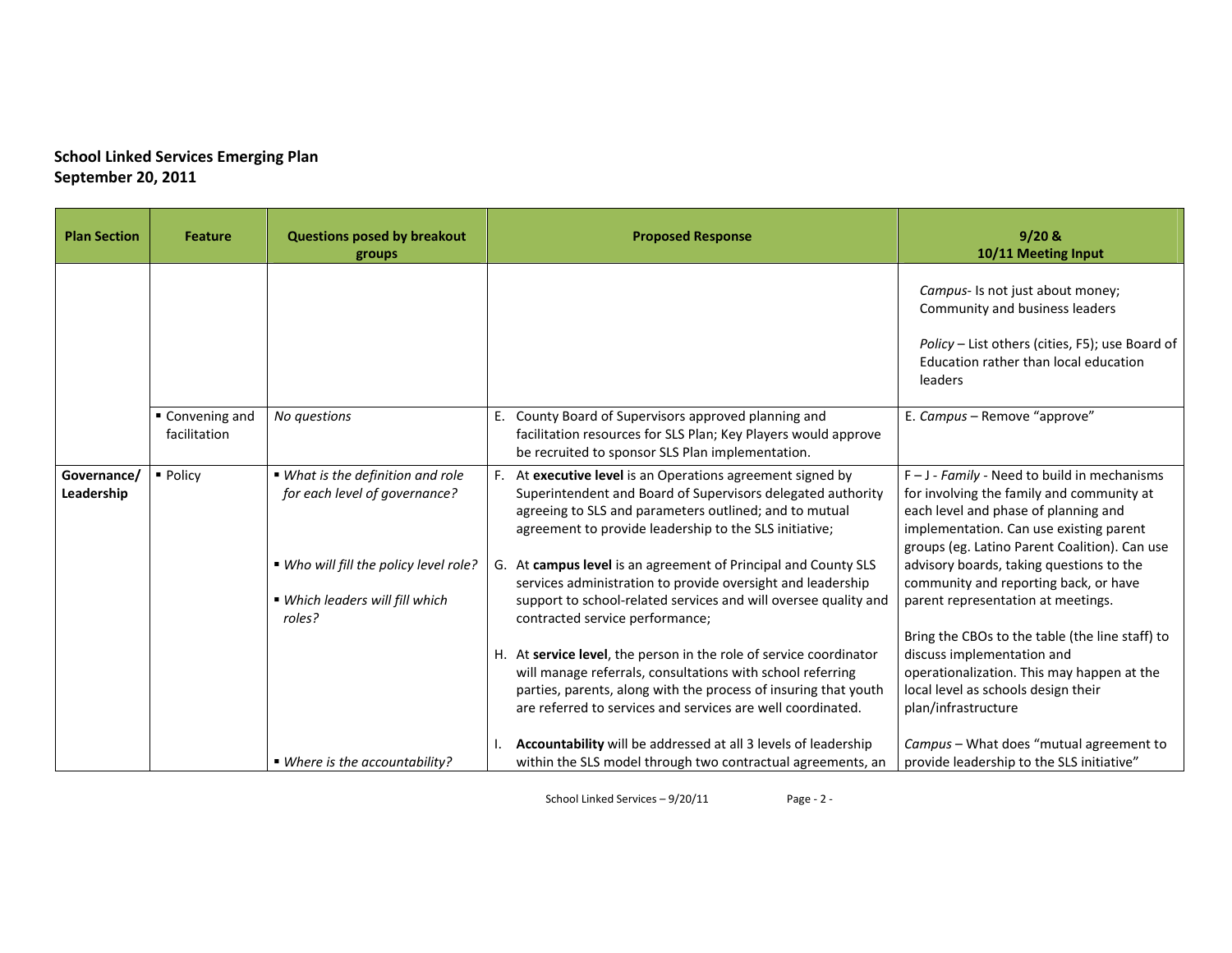| <b>Plan Section</b> | <b>Feature</b> | <b>Questions posed by breakout</b><br>groups                                                                                                                                                                 | <b>Proposed Response</b>                                                                                                                                                                                                                                                                                                                                                                                                                                                                                                                                                                                                                        | 9/20 &<br>10/11 Meeting Input                                                                                                                                                                                                                                                                                                                                  |
|---------------------|----------------|--------------------------------------------------------------------------------------------------------------------------------------------------------------------------------------------------------------|-------------------------------------------------------------------------------------------------------------------------------------------------------------------------------------------------------------------------------------------------------------------------------------------------------------------------------------------------------------------------------------------------------------------------------------------------------------------------------------------------------------------------------------------------------------------------------------------------------------------------------------------------|----------------------------------------------------------------------------------------------------------------------------------------------------------------------------------------------------------------------------------------------------------------------------------------------------------------------------------------------------------------|
|                     |                | County agencies and school<br>districts are two very regulated<br>systems. How do we ensure that<br>regulations do not get in the way<br>of establishing infrastructure<br>and providing effective services? | Operational Agreement between Education and County; and a<br>contract between the County and selected providers of<br>services.<br>The SLS collaborative structure will emphasize the importance<br>of communication and teamwork at all 3 levels of leadership;<br>these 3 levels will ensure that regulations are met while<br>removing barriers that may impede program process or<br>effective service delivery. During negotiations of formal<br>Operations Agreements between school districts and the<br>County, the parties will need to identify their important issues<br>such as confidentiality and sharing of information, etc.    | mean?<br>Policy - Clarify that this level is for binding<br>contractual agreement; Need a community-<br>level body/collaborative to form and "hold"<br>the vision; Executive level or a steering<br>committee should set the frame for the<br>service delivery approach (including evidence<br>based practices or core components)<br>G.<br>Campus - Same as F |
|                     | Administration | No questions                                                                                                                                                                                                 | K. The Administrative team is composed of Education and<br>County campus based leaders; County provides<br>administrative support to service delivery component;<br>Education supports academic functions.                                                                                                                                                                                                                                                                                                                                                                                                                                      | $K$ – Family - Need to balance engagement<br>with principals' other duties, but SLS needs to<br>be a high priority (with district level support<br>emphasizing the priority)                                                                                                                                                                                   |
|                     | School         | ■ What type of background does<br>the coordinator have?                                                                                                                                                      | The SLS model requires a clearly defined coordinator function<br>on each campus. The Coordinator should have oversight of<br>service delivery and related processes; and ideally would have<br>clinical experience sufficient to provide consultation and<br>management of mental health or other crisis situations that<br>occur on campus. This position would also convene<br>stakeholders (service providers, community groups, parents,<br>etc.), and would collaboratively design a streamlined process<br>to provide coordinated and effective services, facilitate<br>process implementation, and be accountable to agreed<br>outcomes. | L-U-Family - Coordinator at site level<br>needs to be responsible for the referrals and<br>must know the details of all program<br>offerings<br>Quick turnaround could be accomplished by<br>having a standardized form for teachers to fill<br>out that links to a menu of services held by<br>the coordinator<br>Coordinator would likely be a CBO - staff   |

School Linked Services – 9/20/11 Page ‐ 3 ‐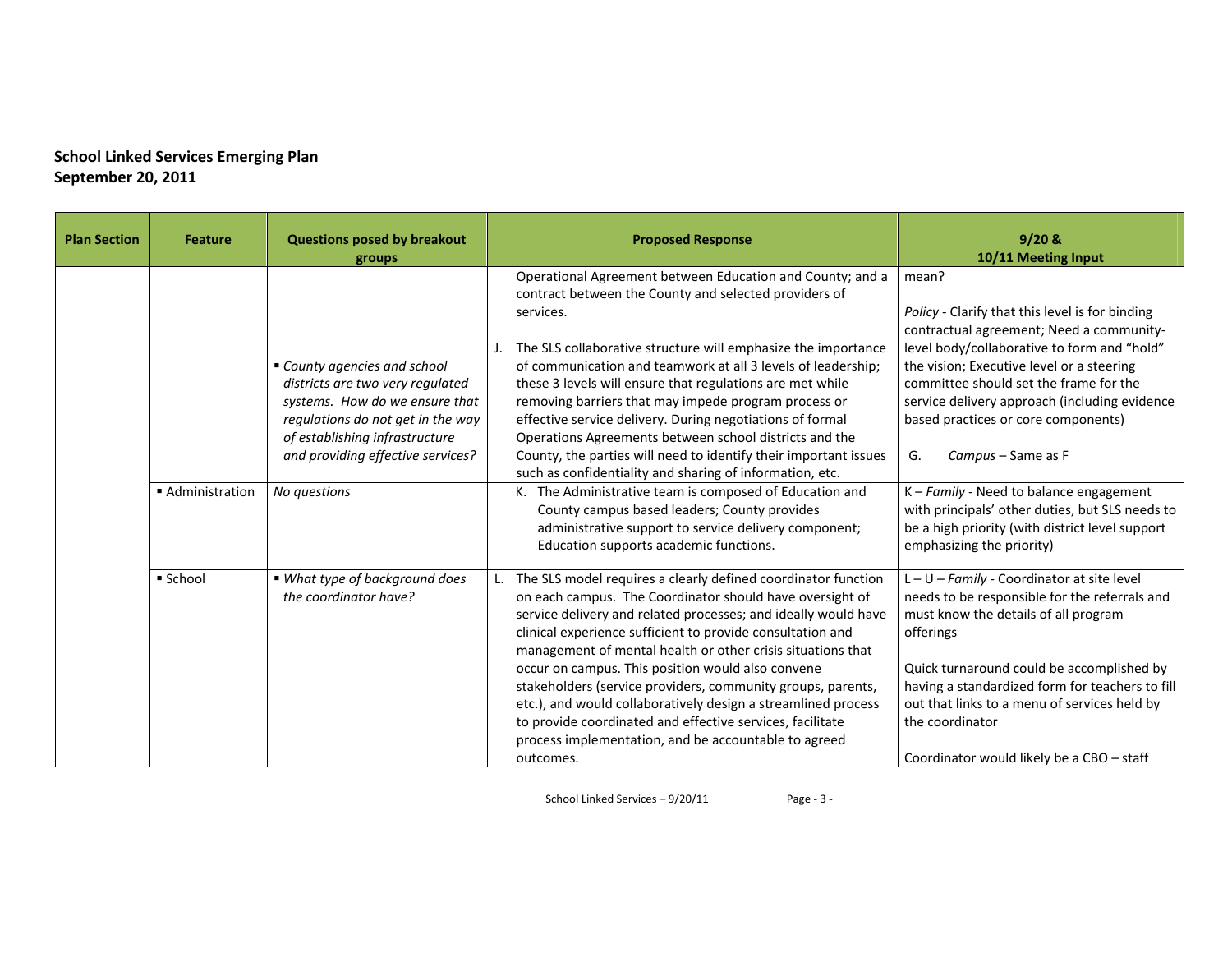| <b>Plan Section</b> | <b>Feature</b> | <b>Questions posed by breakout</b><br>groups                                                                                 | <b>Proposed Response</b>                                                                                                                                                                                                                                                                                                                                                             | $9/20$ &<br>10/11 Meeting Input                                                                                                                                                                                                                                                                     |
|---------------------|----------------|------------------------------------------------------------------------------------------------------------------------------|--------------------------------------------------------------------------------------------------------------------------------------------------------------------------------------------------------------------------------------------------------------------------------------------------------------------------------------------------------------------------------------|-----------------------------------------------------------------------------------------------------------------------------------------------------------------------------------------------------------------------------------------------------------------------------------------------------|
|                     |                | If Is the coordinator a broker of<br>services, a community builder, a<br>service provider, a social worker,<br>someone else? | M. This is a Program Coordinator of function as described above,<br>tasked with the responsibilities outlined above.                                                                                                                                                                                                                                                                 | having knowledge about services and the<br>school is essential. CBO staff would also have<br>local expertise and be cost effective                                                                                                                                                                  |
|                     |                | ■ Who will employ the<br>coordinator? (e.g., the school,<br>County MHD, CBO, a SLS                                           | N. Each district and County administration staff will determine<br>whether the SLS Coordinator is a school, County or CBO<br>employee.                                                                                                                                                                                                                                               | Schools may be more directive about what<br>services they need than they currently are<br>Start SLS implementation with enthusiastic                                                                                                                                                                |
|                     |                | coordinating group?)<br>■ Who will the coordinator report<br>to? How do they fit in?                                         | O. The Coordinator would report to the entity that will assume<br>responsibility for the position pursuant to the agreement of<br>district and county and incorporated in the Operational<br>Agreement.                                                                                                                                                                              | schools- but schools also have to agree to<br>certain conditions to ensure fidelity and on<br>the ground support. This will enhance<br>chances of success and success will lead to<br>more schools signing on. Roles for principals<br>(eg. meeting with site coordinators, visiting                |
|                     |                | ■ Does every school/collaborative<br>get a coordinator?                                                                      | Not necessarily. The function will be agreed to in Operational<br>P.<br>Agreements and may be developed over time, based on<br>available resources.                                                                                                                                                                                                                                  | service providers) need to be standard and<br>spelled out                                                                                                                                                                                                                                           |
|                     |                | ■ How do we provide this high<br>level of infrastructure support to<br>all schools that want or need it?                     | Q. The coordination function will be required with all SLS Services<br>funded by the County that are provided on specific campuses<br>and will be subject to available funds from Education and the<br>County or other funder; the importance will be that school<br>based services must be funded with the assumption that the<br>coordination function be defined and implemented. | Some case management will be necessary.<br>Need to determine if this will be performed<br>by coordinator or CBO to ensure that needs<br>are getting met, that connection to services is<br>occurring, help families with that process,<br>and ensure that there is satisfaction with the<br>service |
|                     |                | ■ Will school leadership give full<br>partnership status to a SLS                                                            | R. Yes, that will be an explicit requirement incorporated in the<br>Operational Agreement that outlines functions and<br>responsibilities of both parties, including any contracted                                                                                                                                                                                                  | Need clarification about who will help<br>families navigate through systems (is this the<br>coordinator?)                                                                                                                                                                                           |

School Linked Services – 9/20/11 Page ‐ 4 ‐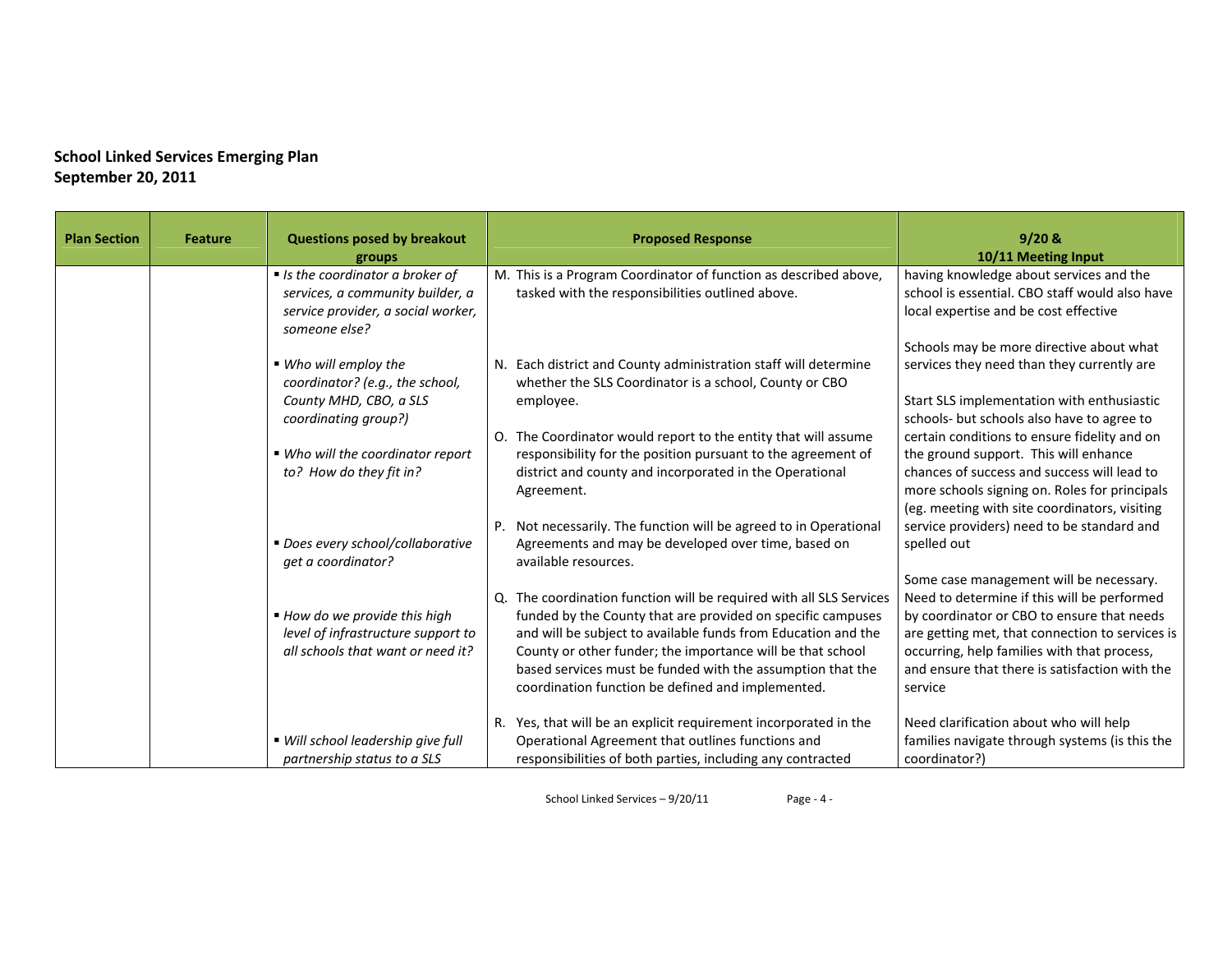| <b>Plan Section</b> | <b>Feature</b> | <b>Questions posed by breakout</b><br>groups                                                                                                                                                                                                                 | <b>Proposed Response</b>                                                                                                                                                                                                                                                                                                                                                                                                                                                                         | $9/20$ &<br>10/11 Meeting Input                                                                                                                                                                                                                                              |
|---------------------|----------------|--------------------------------------------------------------------------------------------------------------------------------------------------------------------------------------------------------------------------------------------------------------|--------------------------------------------------------------------------------------------------------------------------------------------------------------------------------------------------------------------------------------------------------------------------------------------------------------------------------------------------------------------------------------------------------------------------------------------------------------------------------------------------|------------------------------------------------------------------------------------------------------------------------------------------------------------------------------------------------------------------------------------------------------------------------------|
|                     |                | coordinator?<br>Some schools have up to 20<br>programs, how do we get<br>schools and district buy-in to<br>shed programs that are<br>overlapping, uncoordinated,<br>and/or fragmented?                                                                       | functions.<br>It is proposed that the County and other governmental entities<br>that fund school based programs adopt policies that all<br>schools that receive funding for direct services on campus<br>must agree to the three levels of leadership outlined in the<br>final SLS Plan; and agree to the roles and responsibilities and<br>funding agreement negotiated in a SLS Operational Agreement<br>between districts and the government entity (e.g., County,<br>cities, schools, etc.). | $L - R - \textit{Campus}$ Coordinator<br>Is there funding for<br>coordinator? It is a CRITICAL<br>role!<br>Is there a need or benefit to<br>have the Coordinator role<br>certified by the County to<br>ensure competency and<br>consistency?<br>Ensure core competencies for |
|                     |                | Are schools willing to give up the<br>"perks" they currently get from<br>having so many different<br>organizations and people on<br>campus "helping" them?<br>Different constituencies at the<br>school may value different<br>partners at different levels. | T. Ultimately it is the funders who have authority to define the<br>conditions of funding services. In this case, the Board of<br>Supervisors and County Superintendents would have to agree<br>on the proposed SLS model.<br>U. Our hope is that Superintendents, SLS management, and CEO's<br>of Community Based Organizations agree that partnerships<br>and coordination is top priority, thus making it a contractual<br>condition that CBO's work together and be evaluated on the         | each coordinator -<br>standardization - ongoing<br>training<br>Explore funding and leveraging<br>opportunities<br>Utilize interns<br>Coaching/mentoring<br>opportunities (reflective<br>supervision)<br>Define the role of the                                               |
|                     |                |                                                                                                                                                                                                                                                              | strength and effectiveness of those collaborations.<br>V. It is recommended that a consolidated evaluation system be<br>established to measure results based on the SLS "key<br>elements" and to insure that SLS models are measuring agreed<br>to objectives.                                                                                                                                                                                                                                   | coordinator<br>Who supervises the<br>coordinator?<br>Ongoing peer support<br>Ensure accountability<br>Consistency in programming is<br>needed                                                                                                                                |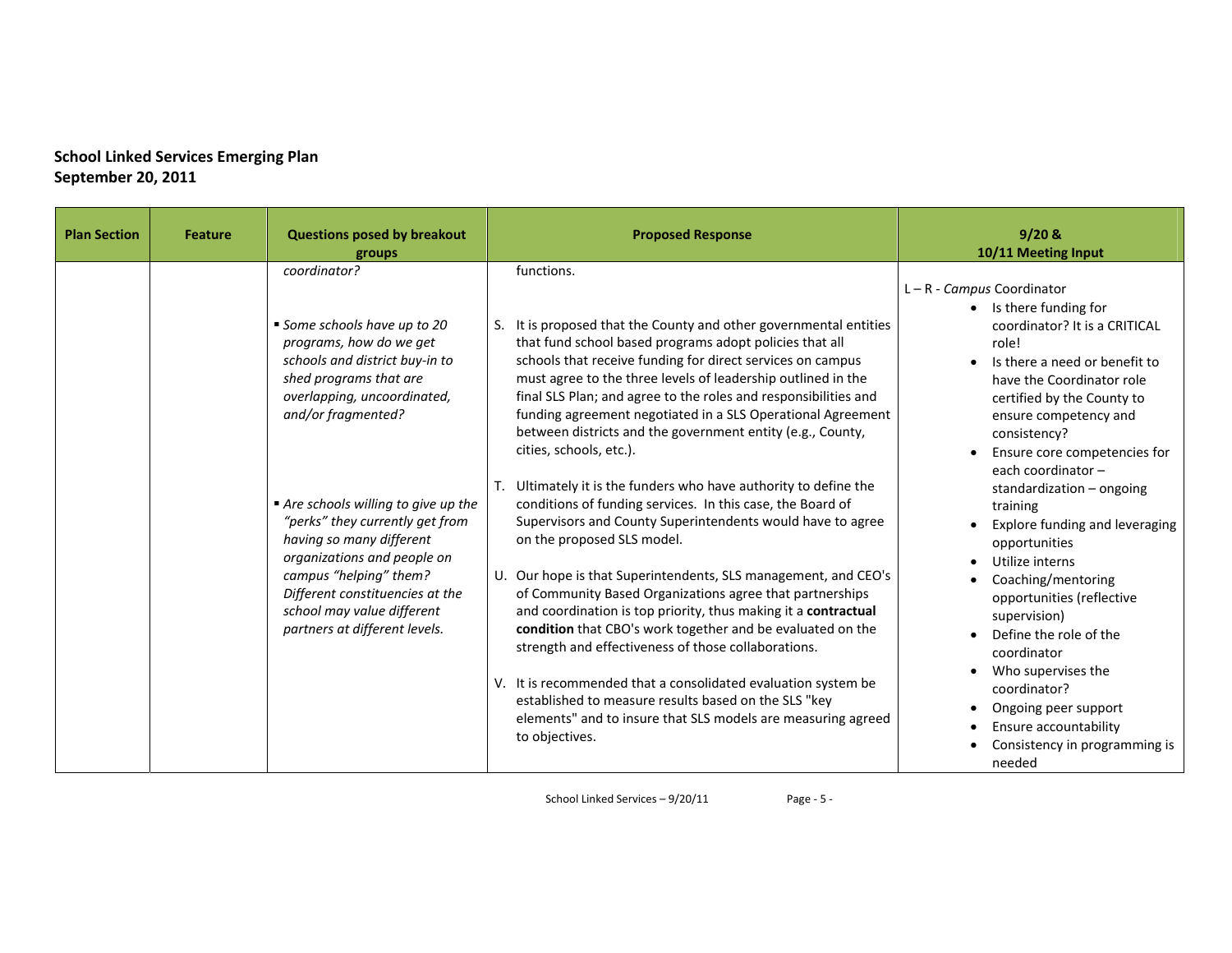| <b>Plan Section</b> | <b>Feature</b> | <b>Questions posed by breakout</b><br>groups | <b>Proposed Response</b> | $9/20$ &<br>10/11 Meeting Input                                                                                                                                                                                                                                                                                                         |
|---------------------|----------------|----------------------------------------------|--------------------------|-----------------------------------------------------------------------------------------------------------------------------------------------------------------------------------------------------------------------------------------------------------------------------------------------------------------------------------------|
|                     |                |                                              |                          | • What are our common<br>outcomes? (value driven,<br>previous work done)<br>Dashboard at different levels<br>(executive, school, providers)<br>Convene group to define<br>measurements<br>What are the "perks"?<br>Is there flexibility for joint<br>effort between schools and<br>County to determine specific<br>needs for community? |
|                     |                |                                              |                          | L/N - Policy - Needs -- Outcomes - Services -<br>- Activities (Logic Model needed and shaped<br>by coordinator or collaborative); Flexibility<br>and tailoring welcome within the "Frame"<br>and with accountability (e.g. addressing over-<br>representation); Some benefits in having<br>coordinator be county employee or CBO        |
|                     |                |                                              |                          | S. Campus - Remove first 2 lines<br>Policy - Operational Agreement will prevent<br>this for County programs; Asset Assessment<br>would be helpful to have in place for each<br>participating school                                                                                                                                     |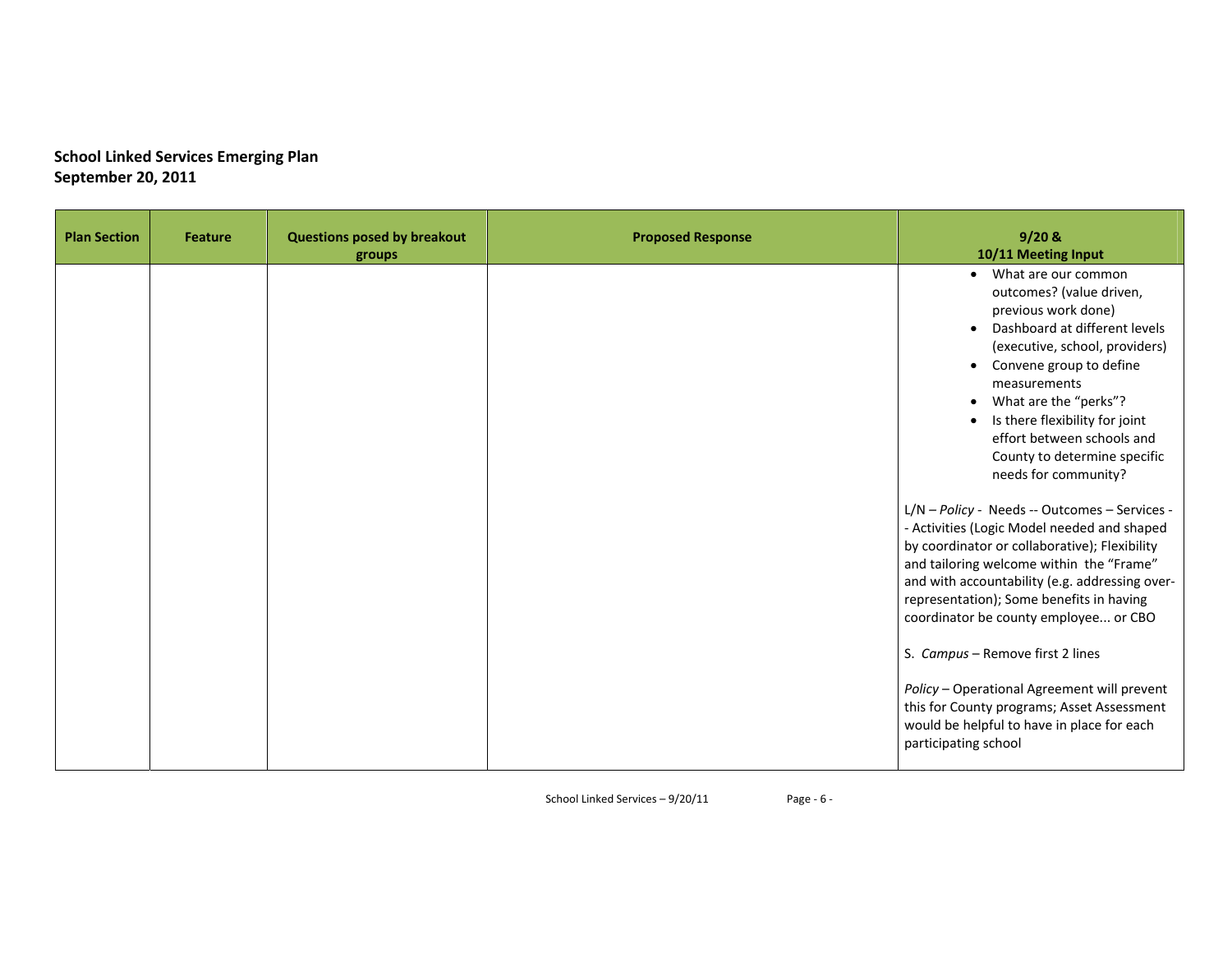| <b>Plan Section</b> | <b>Feature</b>                             | <b>Questions posed by breakout</b><br>groups                                                                                                                                                          | <b>Proposed Response</b>                                                                                                                                                                                                                                                                                                                                                                          | $9/20$ &<br>10/11 Meeting Input                                                                                                                                                                                                                                                                                                                                                                   |
|---------------------|--------------------------------------------|-------------------------------------------------------------------------------------------------------------------------------------------------------------------------------------------------------|---------------------------------------------------------------------------------------------------------------------------------------------------------------------------------------------------------------------------------------------------------------------------------------------------------------------------------------------------------------------------------------------------|---------------------------------------------------------------------------------------------------------------------------------------------------------------------------------------------------------------------------------------------------------------------------------------------------------------------------------------------------------------------------------------------------|
|                     |                                            |                                                                                                                                                                                                       |                                                                                                                                                                                                                                                                                                                                                                                                   | V. Campus - Remove "our hope"<br>Policy - Important but really hard!; Use<br>"essential" instead of "key" elements; Use<br>"common metrics" instead of "consolidated<br>evaluation system"                                                                                                                                                                                                        |
|                     | ■ Service<br>oversight and<br>coordination | • This is a complex structure, with<br>many layers, requiring a lot of<br>resources. Would it be possible<br>for schools to be grouped<br>according to feeder patterns or<br>within school districts? | W. Possibly. The structure is not considered complex, given that<br>both education and service funding entities have policy,<br>campus administration, and teaching/service delivery layers<br>of management that would have specific roles and<br>responsibilities for any services provided on campuses with or<br>without SLS.                                                                 | W. Campus - Possibly should mean where<br>there are mutual and beneficial alliances and<br>overlap, "yes". Sharing information is a no-<br>brainer.<br>W. Policy - Districts are governmental<br>entities. Any exchange of \$ or discussion<br>about personnel needs to go through<br>districts.<br>Need to think about Charter schools -<br>Rocketship will have 15000 students in East<br>side. |
|                     |                                            |                                                                                                                                                                                                       | X. Therefore, this structure should not require resources other<br>than what may be needed to put in place an adequate<br>coordination function at the service level. Effective<br>collaborative models of decision making around needs,<br>services and processes require agreements regarding the<br>articulation of clear service and process management role by<br>an identified coordinator. | X. Policy - End last sentence at "process<br>management."                                                                                                                                                                                                                                                                                                                                         |
|                     |                                            |                                                                                                                                                                                                       | It is recommended that districts and county leadership<br>Y.<br>determine how the three levels of leadership (policy, campus,<br>and service delivery) will be implemented on a district by<br>district basis.                                                                                                                                                                                    | Y. Campus - Add school sites can come<br>forward and apply independently with<br>district approval.<br>- likes feeder school mode, creates vertical                                                                                                                                                                                                                                               |

School Linked Services – 9/20/11 Page ‐ 7 ‐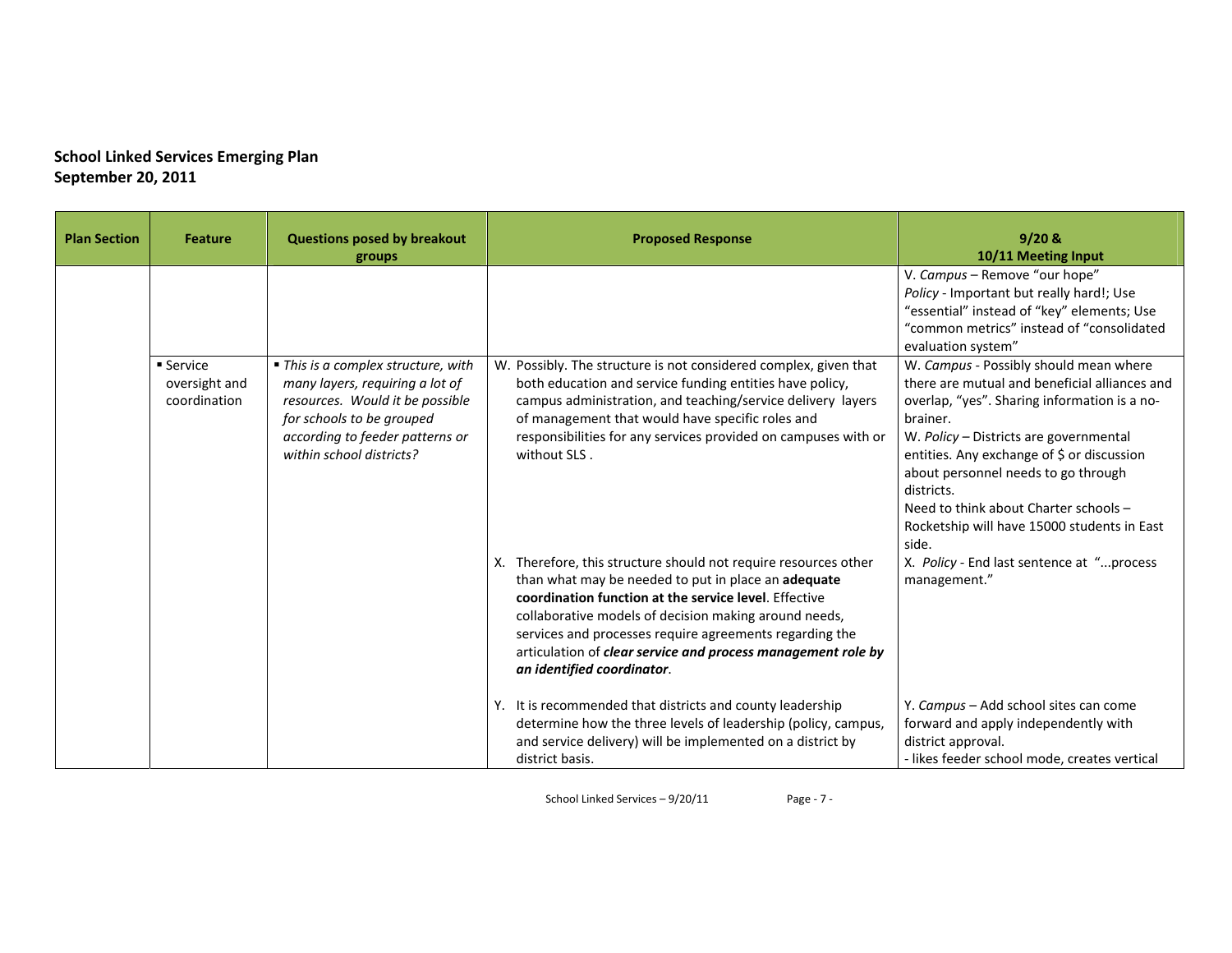| <b>Plan Section</b> | <b>Feature</b> | <b>Questions posed by breakout</b><br>groups            | <b>Proposed Response</b>                                                                                                                                                                                                                                                                                                                                                            | $9/20$ &<br>10/11 Meeting Input                                                                                                                                                                                                                                                                                                                                                                                                                                                                                                                                                                                                                                                                                                                                                                                                                                                                                                                                                                                                                      |
|---------------------|----------------|---------------------------------------------------------|-------------------------------------------------------------------------------------------------------------------------------------------------------------------------------------------------------------------------------------------------------------------------------------------------------------------------------------------------------------------------------------|------------------------------------------------------------------------------------------------------------------------------------------------------------------------------------------------------------------------------------------------------------------------------------------------------------------------------------------------------------------------------------------------------------------------------------------------------------------------------------------------------------------------------------------------------------------------------------------------------------------------------------------------------------------------------------------------------------------------------------------------------------------------------------------------------------------------------------------------------------------------------------------------------------------------------------------------------------------------------------------------------------------------------------------------------|
| <b>Services</b>     |                | ■ Will services be limited to<br>evidence-based models? | Z. No, services don't have to scientific criteria for Evidenced<br>Based recognition; however it is important that services<br>demonstrate either performance outcome data or a design for<br>measuring how the effectiveness of service will be<br>demonstrated. The key is that services should be funded<br>based on the demonstrated ability to achieve the desired<br>results. | slice - visibility - elem/middle/HS<br>- Replace adequate with reflective<br>coordination function<br>Is there going to be funding available<br>$\Omega$<br>for charter schools and other<br>educational entities?<br>Is there going to be consistency across<br>districts?<br>Y. Policy - OK, this allows flexibility<br>Z. Campus - Ensure interventions/models are<br>measurable. Add: Promising practices<br>* Discussion: EBPs required by education -<br>who will pay for training? Schools need to be<br>informed re: EBPs pr promising practices.<br>Z. Policy - Preference for EBP. If not,<br>innovative models need to be backed by<br>strong theory (show how it works, measure<br>results, demonstrate outcomes).<br>Change "results" to "outcomes".<br>- LV - While we don't want to force<br>manpower, hours, money to be spent<br>justifying a services' existence, a major<br>downfall of the earlier (1990's) version of SLS<br>was that everything was anecdotal. There has<br>to be more than stories to measure our<br>efforts. |

School Linked Services – 9/20/11 Page ‐ 8 ‐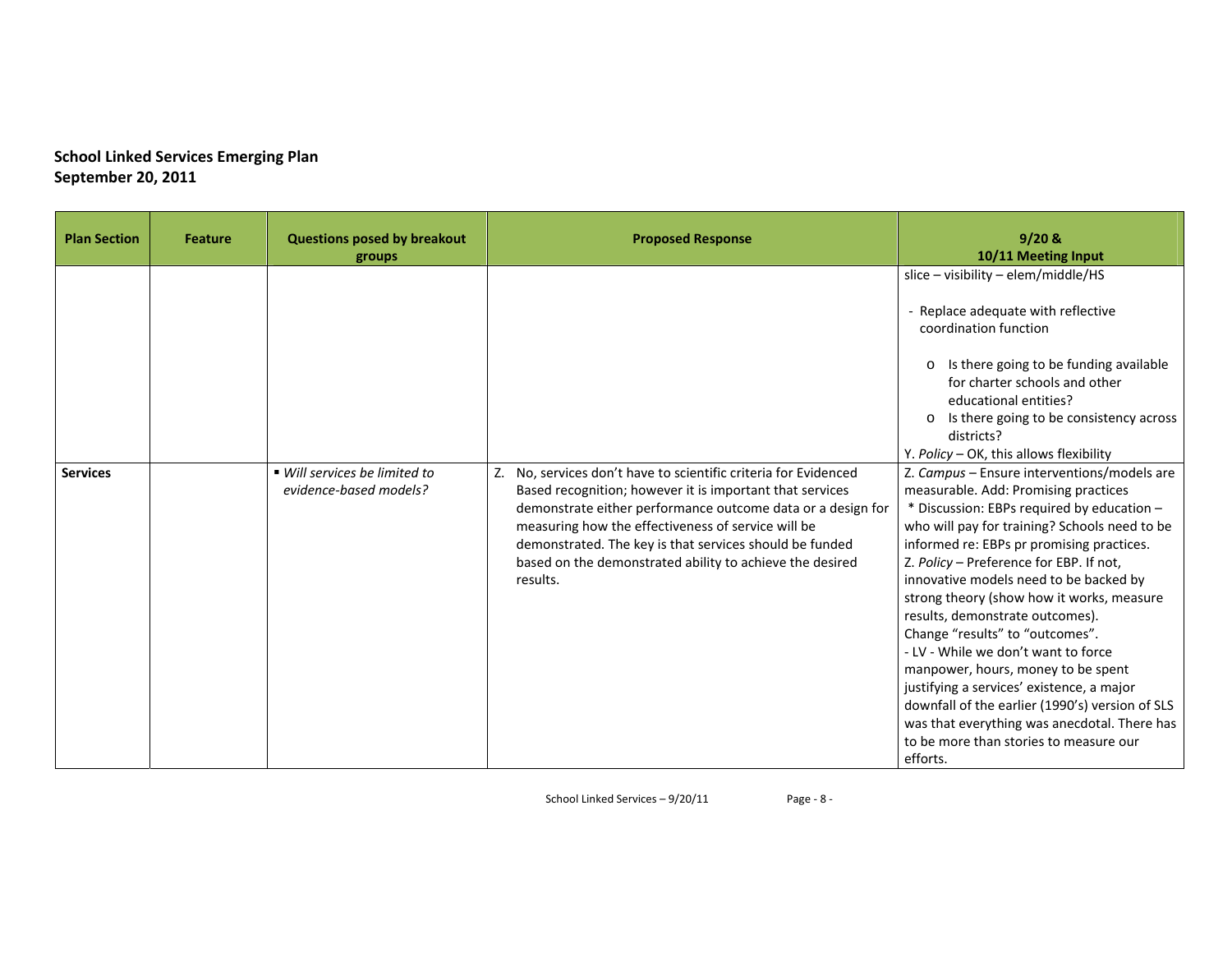| <b>Plan Section</b> | <b>Feature</b> | <b>Questions posed by breakout</b><br>groups                                                          | <b>Proposed Response</b>                                                                                                                                                                                                                                                                                                                                                                                                                                                                                                                                                                | $9/20$ &<br>10/11 Meeting Input                                                                                                                                                                                                                                                                                                                                                                                                                                                                                                                                                                                                                                               |
|---------------------|----------------|-------------------------------------------------------------------------------------------------------|-----------------------------------------------------------------------------------------------------------------------------------------------------------------------------------------------------------------------------------------------------------------------------------------------------------------------------------------------------------------------------------------------------------------------------------------------------------------------------------------------------------------------------------------------------------------------------------------|-------------------------------------------------------------------------------------------------------------------------------------------------------------------------------------------------------------------------------------------------------------------------------------------------------------------------------------------------------------------------------------------------------------------------------------------------------------------------------------------------------------------------------------------------------------------------------------------------------------------------------------------------------------------------------|
|                     |                | ■ What are/could be different<br>service elements and do schools<br>have flexibility to utilize them? | AA. The SLS Plan should outline the range of services and<br>interventions from prevention to intensive that should be<br>included in the SLS Plan, and are targeted to the needs<br>identified by the collaborative team on each campus.                                                                                                                                                                                                                                                                                                                                               | AA. Campus - LV - I viewed this (if I'm<br>understanding the question) as the stage in<br>the Franklin McKinley Children's Initiative,<br>where the SCCBOS can be hugely<br>instrumental by getting the right team in to<br>meet and work with the communities of<br>interest (collaborative team) to determine<br>the needs. This obviously includes the school<br>folks, but it must include the families and<br>community surrounding the school. Based<br>upon that direction, the services are tied to<br>the needs and the right combination of folks<br>are lined up for that SLS site.<br>AA. Policy - Each campus needs to do needs<br>assessment and assets mapping |
|                     |                |                                                                                                       | BB. It is currently envisioned that schools could opt to use one of<br>the four SLS models, a hybrid of models, or some form of<br>these models, as long as the requirement of "essential<br>elements" is met. Required service elements will be<br>determined by the Steering Committee. Essential elements<br>could be:<br>1. Collaborative (partnership between school, parents,<br>service providers, community, etc)<br>2. Continuum of services (refer to pyramid)<br>3. Infrastructure (add learning support component)<br>4. Accountability (data driven, outcome measurements, | BB. Campus - Change "could be" to "are".<br>LV - Essential elements are the key.<br>BB. Policy - OK                                                                                                                                                                                                                                                                                                                                                                                                                                                                                                                                                                           |

School Linked Services – 9/20/11 Page ‐ 9 ‐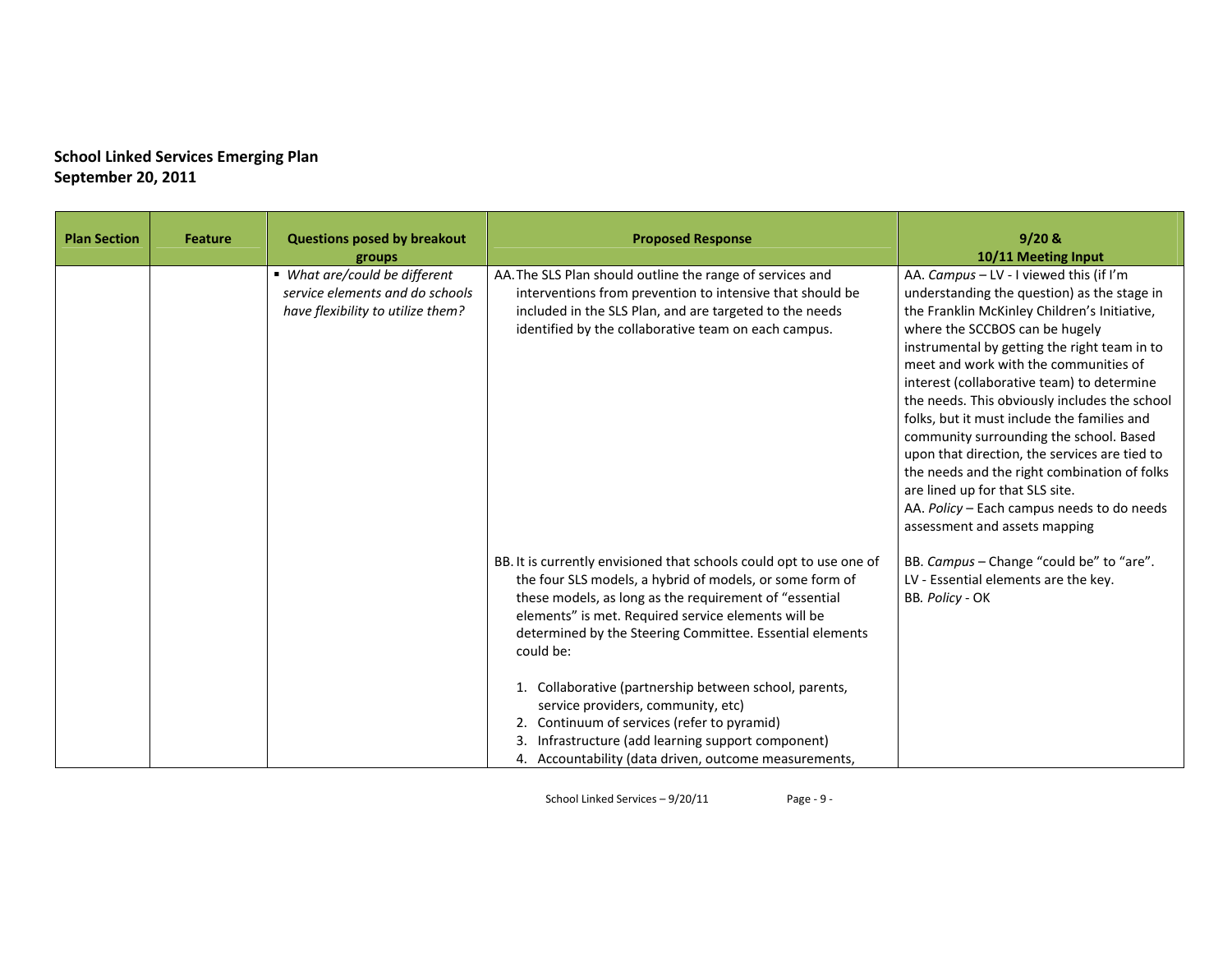| <b>Plan Section</b> | <b>Feature</b> | <b>Questions posed by breakout</b><br>groups                                                                 | <b>Proposed Response</b>                                                                                                                                                                                                                                                                                                                                                                                         | $9/20$ &<br>10/11 Meeting Input                                                                                                                                                                                                                                                                                                                                                                                                                                                                                           |
|---------------------|----------------|--------------------------------------------------------------------------------------------------------------|------------------------------------------------------------------------------------------------------------------------------------------------------------------------------------------------------------------------------------------------------------------------------------------------------------------------------------------------------------------------------------------------------------------|---------------------------------------------------------------------------------------------------------------------------------------------------------------------------------------------------------------------------------------------------------------------------------------------------------------------------------------------------------------------------------------------------------------------------------------------------------------------------------------------------------------------------|
|                     |                | ■ How will existing services be<br>utilized and leveraged?                                                   | continual improvements to meet identified needs)<br>CC. For services funded by the County, it is recommended that the<br>County Departments identify those services currently funded<br>that would fall under the administrative umbrella of the SLS<br>Plan; and any new services that would fall under the SLS Plan.<br>It is hoped that other government or funding jurisdictions<br>would agree to the same. | CC. Campus - Ok<br>LV - This answer sounds like we're saying find<br>the deck chair and move it into the right<br>place? There may be programs already<br>functioning that don't fit the overall plan.<br>Oversight (Level 1) team has to be willing to<br>challenge what there, what's available and<br>make the decisions about what should be<br>there.<br>CC. Policy - OK                                                                                                                                             |
|                     |                | ■ Will training pertaining to<br>implementation be offered in<br>order to maintain fidelity to the<br>model? | DD. Yes, it is envisioned that the SLS administrative function will<br>include training or access to training for both the SLS<br>organizational model (planning, collaborative development,<br>parent involvement, service coordination, outcomes<br>management); and specific intervention models and practices.                                                                                               | DD. Campus - Ok<br>LV - As it applies to SLS coordinators, for<br>instance, there should be perhaps two levels<br>of training, one all SLS coordinators get: how<br>to make the most of what's available. Then at<br>a district level, on-going Plan, Act, Evaluate<br>cycle training to keep everyone light and on<br>their toes rather than immersed and unable<br>to see all the pieces<br>DD. Policy - Add "technical assistance".<br>Training can be provided through 30 minutes<br>podcasts (SCCOE has technology). |
|                     |                | ■ Will services focus on a<br>continuum of care beginning at                                                 | EE. Yes, it is envisioned that the SLS Plan will have the intent of<br>covering the scope of birth to grade 12; and that key funding                                                                                                                                                                                                                                                                             | EE. Campus - Through age 22 - to include<br>special education, foster care                                                                                                                                                                                                                                                                                                                                                                                                                                                |

School Linked Services – 9/20/11 Page ‐ 10 ‐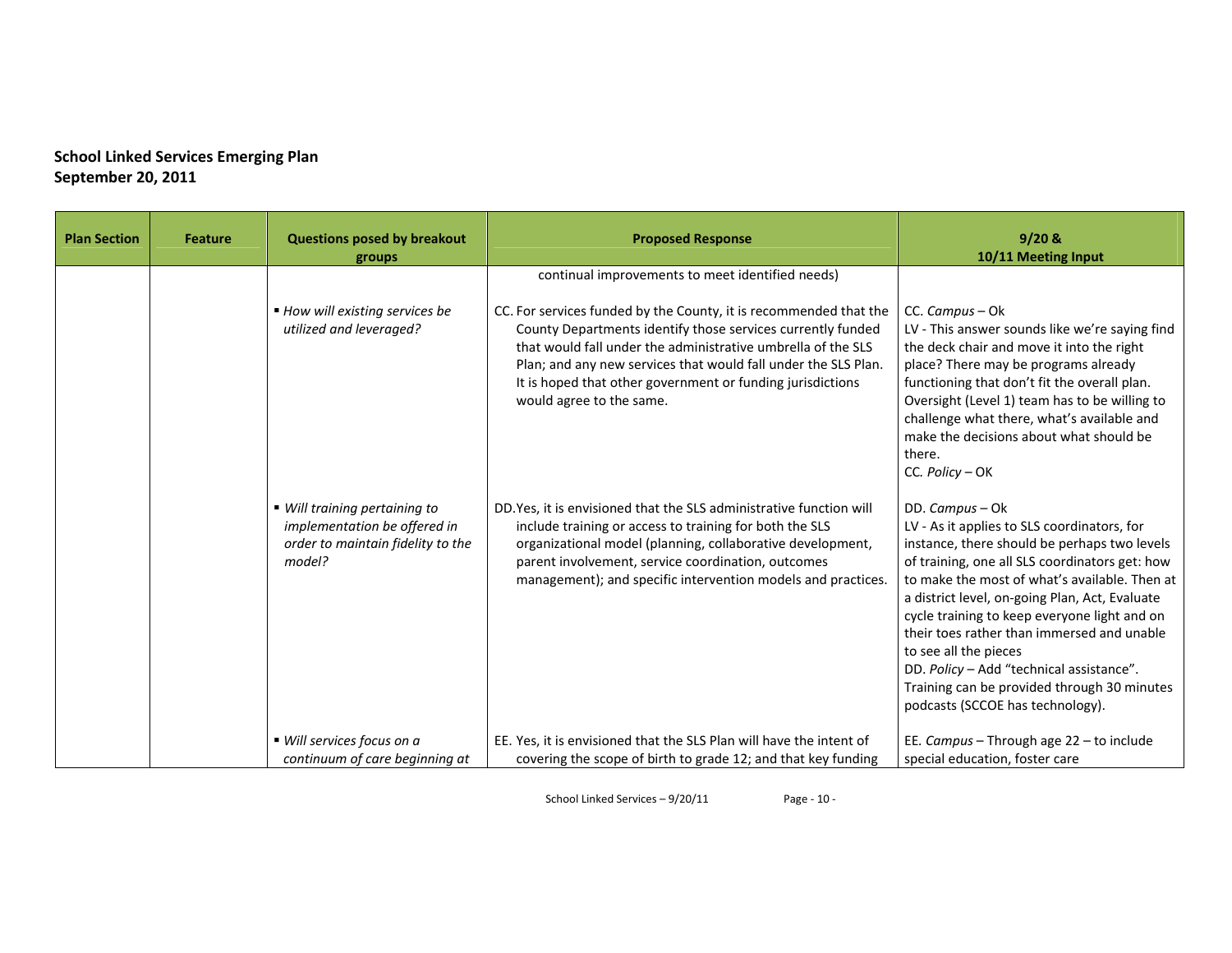| <b>Plan Section</b> | <b>Feature</b> | <b>Questions posed by breakout</b><br>groups                                                                                                                                                                                                                                                                                                                                                      | <b>Proposed Response</b>                                                                                                                                                                                                                                                                                                                                                                                                                                                                                                                        | $9/20$ &<br>10/11 Meeting Input                                                                                                                                                                                                                                                                                                                                                                                                                        |
|---------------------|----------------|---------------------------------------------------------------------------------------------------------------------------------------------------------------------------------------------------------------------------------------------------------------------------------------------------------------------------------------------------------------------------------------------------|-------------------------------------------------------------------------------------------------------------------------------------------------------------------------------------------------------------------------------------------------------------------------------------------------------------------------------------------------------------------------------------------------------------------------------------------------------------------------------------------------------------------------------------------------|--------------------------------------------------------------------------------------------------------------------------------------------------------------------------------------------------------------------------------------------------------------------------------------------------------------------------------------------------------------------------------------------------------------------------------------------------------|
|                     |                | birth through school age?<br>*Definition of schools needs to<br>be 0-12 <sup>th</sup> grade (needs to be<br>inclusive of children ages 0-5).<br>How will the services being<br>offered through the FIRST 5<br>Family Resource Centers and the<br><b>KidConnections Provider network</b><br>be integrated?<br>■ How will data be used to assess<br>and prioritize the service needs<br>of schools? | partners will be invited and encouraged to "integrate" their<br>lines of service into the SLP Plan. This will be accomplished<br>through agreements memorialized in policy and Operational<br>Agreements.<br>FF. Our students deserve top quality effective services, thus<br>agreements amongst traditional partners must insure clarity of<br>service expectations, specific service requirements, roles, and<br>performance outcome measures.                                                                                                | $EE - Policy - OK$<br>FF. Campus - LV - The question seems to be,<br>"How will we know if we are hitting the<br>targets we believe cause us to bring these<br>resources and structures here?" Reduction in<br>youth of color being arrested, incarcerated;<br>increase in successful participation of youth<br>in school; neighborhoods experience<br>decrease in crime, especially violent crime, by<br>youth?<br>FF. Policy - Take out "traditional" |
|                     |                |                                                                                                                                                                                                                                                                                                                                                                                                   | GG. It is envisioned that key data from both education and the<br>health and human service domains will be an important<br>aspect of the SLS Plan. Therefore, policy agreements between<br>those entities that have data should be included in the SLS<br>Plan. One of the key elements of SLS is that data will be used<br>to inform effective policy and practice. Schools or districts<br>interested in participating in SLS will be required to utilize<br>data in order to determine and prioritize the service needs of<br>their schools. | GG. Campus - Reverse GG/FF (combine); who<br>will maintain dashboards; is it possible to<br>enter data into one system? (web-based)<br>manageable, costs, resources<br>LV - Don't forget police, gang, probation.<br>GG. Policy - add "formal" to "policy<br>agreements"                                                                                                                                                                               |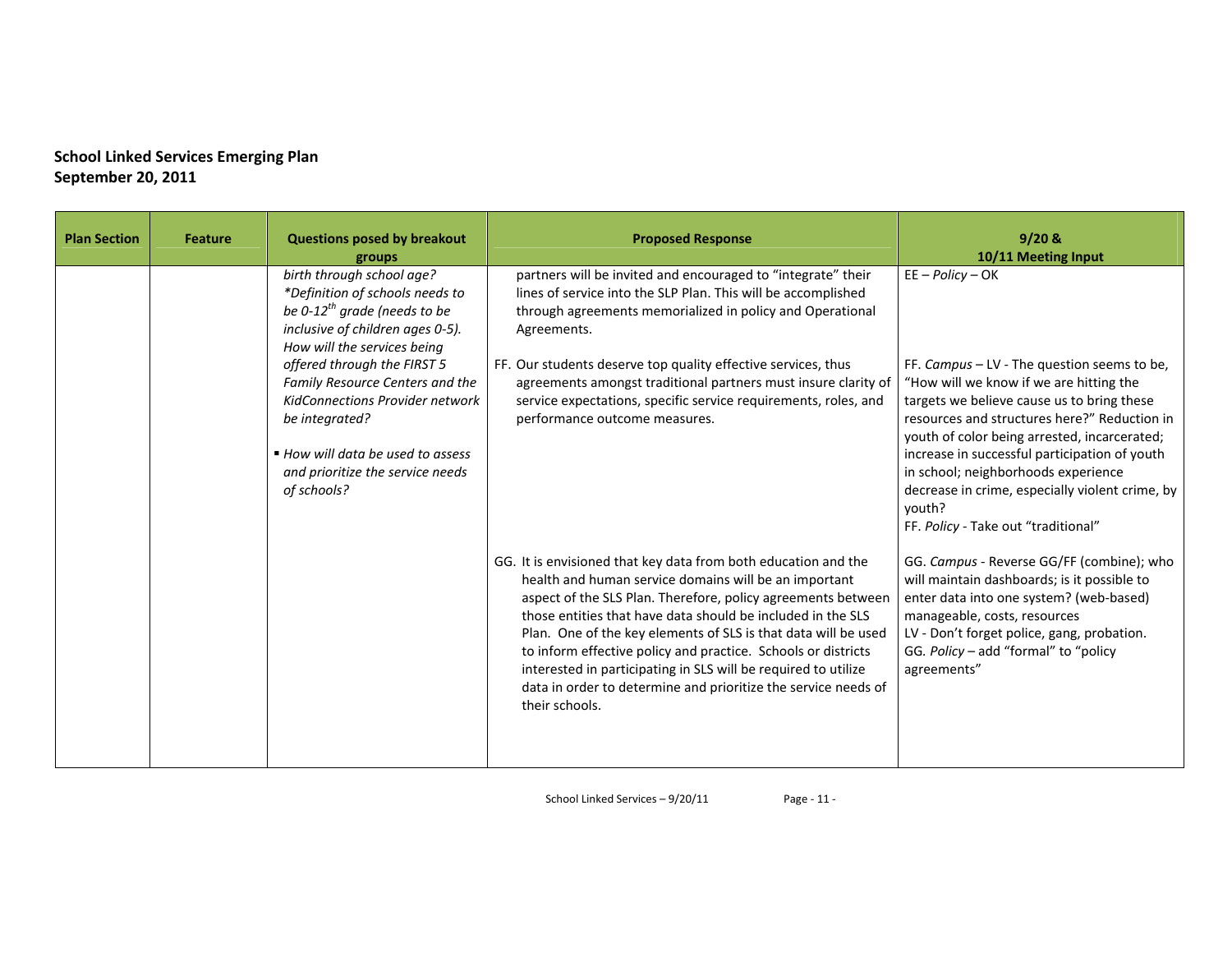| <b>Plan Section</b> | <b>Feature</b> | <b>Questions posed by breakout</b><br>groups                                                                                                     | <b>Proposed Response</b>                                                                                                                                                                                                                                                                                                                                                                                                                                                                                                  | $9/20$ &<br>10/11 Meeting Input                                                                                                                                                                |
|---------------------|----------------|--------------------------------------------------------------------------------------------------------------------------------------------------|---------------------------------------------------------------------------------------------------------------------------------------------------------------------------------------------------------------------------------------------------------------------------------------------------------------------------------------------------------------------------------------------------------------------------------------------------------------------------------------------------------------------------|------------------------------------------------------------------------------------------------------------------------------------------------------------------------------------------------|
|                     |                | ■ How will you prioritize which<br>schools get what services?                                                                                    | HH. While our vision is for all children in the County to have access<br>to the education and support services that will help them<br>succeed, It is envisioned that the SLS Plan will prioritize those<br>schools with data indicators that demonstrate need for public<br>funded health and human services, some examples of which<br>are: underperforming test scores, poverty level of surrounding<br>neighborhoods, dropout rates, crimes citations, expulsions,<br>suspensions and truancy rates; and health needs. | HH. Campus - Ok - SES, IEP compliance, CA<br>healthy kids survey and add on components<br>LV - No explicit note regarding children of<br>color? Communities of color?                          |
| <b>Funding</b>      | • Source       | • What resources will be made<br>available to schools to make it<br>work?<br>■ Will resources be made<br>available for conducting<br>engagement? | Funding comes from multiple sources (County General Fund,<br>grants, MHSA, Medi-Cal, cities, private sector)                                                                                                                                                                                                                                                                                                                                                                                                              | II. Family - School district financial<br>investment - this could be an in kind<br>contribution<br>What is the payment for services?<br>II. Policy - Add "SLS services" funding<br>Campus - ok |
|                     |                |                                                                                                                                                  | JJ. County agency heads will meet and discuss resources and<br>funding that can be directed to SLS. This will form the initial<br>funding pool for SLS.<br>We propose 3 tiers of funding/investment:<br>Planning grant (to discuss and plan for "essential<br>1.<br>elements")<br>Technical assistance (to start up implementation, includes<br>2.<br>funding for infrastructure)<br>Support for services<br>3.                                                                                                           | JJ. Campus - County and school<br>administrators will meet<br>JJ. Policy - Replace "County" by "Funding".<br>Comment: It would be nice to have a<br>Foundation, such as Bella Vista            |
|                     |                | ■ Will school districts be required<br>to invest fiscal resources in                                                                             | KK. Yes, to the extent possible. This is one of the Tenets of SLS.<br>LL. Schools and districts would be asked to match funding or in-                                                                                                                                                                                                                                                                                                                                                                                    | KK. Campus - ok<br>LV - This should be an "in-kind" agreement                                                                                                                                  |

School Linked Services – 9/20/11 Page ‐ 12 ‐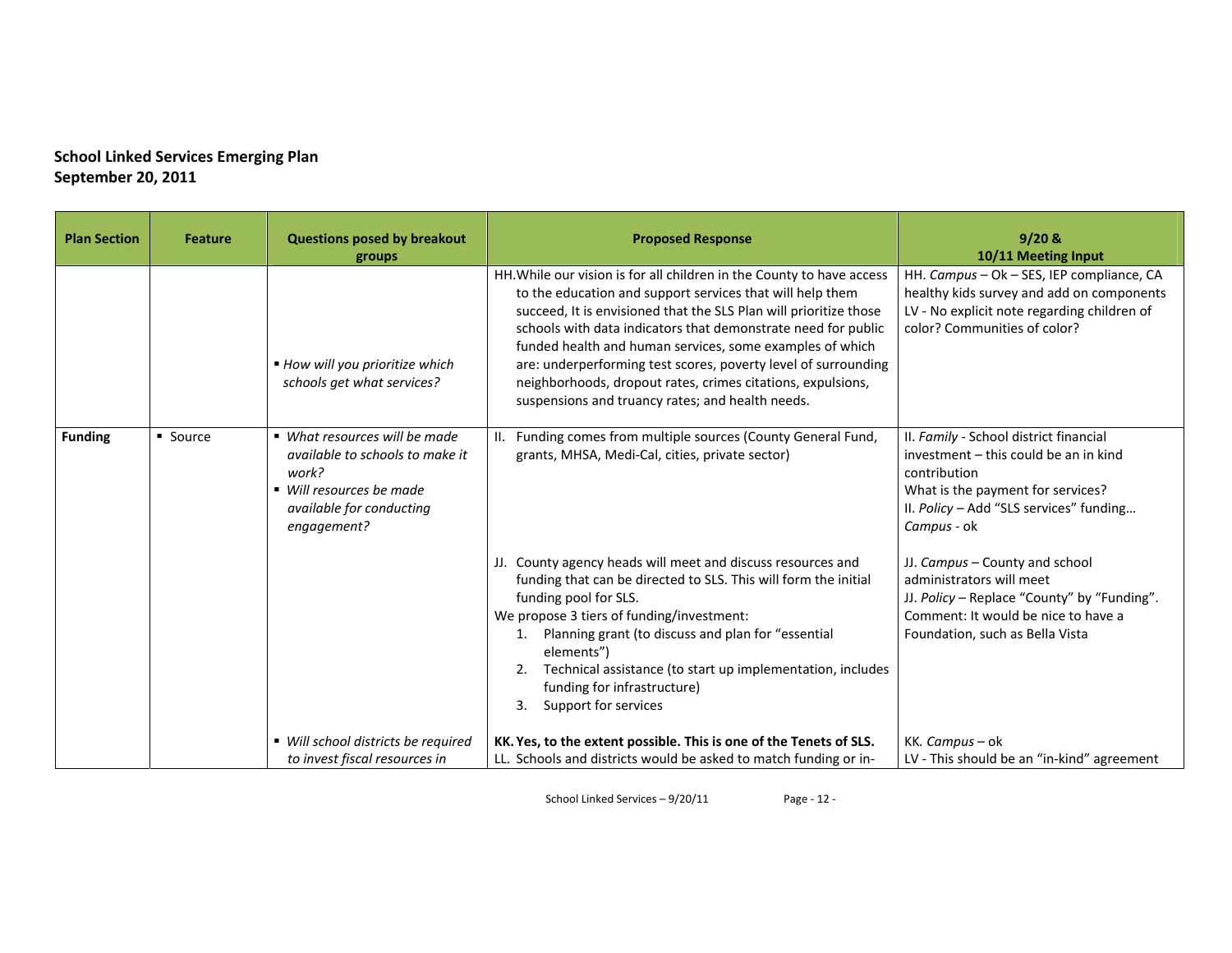| <b>Plan Section</b> | <b>Feature</b> | <b>Questions posed by breakout</b><br>groups                                                           | <b>Proposed Response</b>                                                                                                                                                                                                                                                                | 9/20 &<br>10/11 Meeting Input                                                                                                                                                                                                                                                                                                                |
|---------------------|----------------|--------------------------------------------------------------------------------------------------------|-----------------------------------------------------------------------------------------------------------------------------------------------------------------------------------------------------------------------------------------------------------------------------------------|----------------------------------------------------------------------------------------------------------------------------------------------------------------------------------------------------------------------------------------------------------------------------------------------------------------------------------------------|
|                     |                | order to encourage fidelity and<br>buy-in?                                                             | kind to the extent possible.                                                                                                                                                                                                                                                            | and be flexible.<br>LL. Policy. It is important to define "in-kind".<br>Schools could offer facilities, etc<br>LL. Campus - ok<br>LV - In this climate, it means cutting from<br>someplace else. How do we sell that?                                                                                                                        |
|                     |                | ■ What is the total funding<br>amount for school-linked<br>services and how will it be<br>prioritized? | MM. Currently only PEI Project 2 funding is available to commit to<br>SLS. The funding plans already completed through local<br>MHSA process and is ready for implementation. Next step<br>would be for County Departments to identify any<br>programs/funding which fit with SLS Plan. | MM. Campus - ok<br>MM. Policy - change "County departments"<br>to "Funding entities".                                                                                                                                                                                                                                                        |
|                     |                | ■ What is the sustainability plan?                                                                     | NN. To be determined                                                                                                                                                                                                                                                                    | NN. Campus - ok<br>LV Some analysis showing how this model is<br>efficient and working needs to be built-in.<br>NN. Policy-Steering Committee will raise<br>funds. After first year, Steering Committee<br>stays in place at no additional cost. Steering<br>Committee explores innovative approaches<br>to funding such as braided funding. |
|                     |                | ■ This is a very ambitious plan,<br>where are the resources to<br>implement it?                        | OO. Within current resources of the districts and public funding<br>agencies.                                                                                                                                                                                                           | OO. Campus - ok<br>LV - Good luck                                                                                                                                                                                                                                                                                                            |
|                     |                | • Will technical assistance be                                                                         | PP. Yes, to the extent resources are available. This needs to be                                                                                                                                                                                                                        | PP. Campus - ok                                                                                                                                                                                                                                                                                                                              |

School Linked Services – 9/20/11 Page ‐ 13 ‐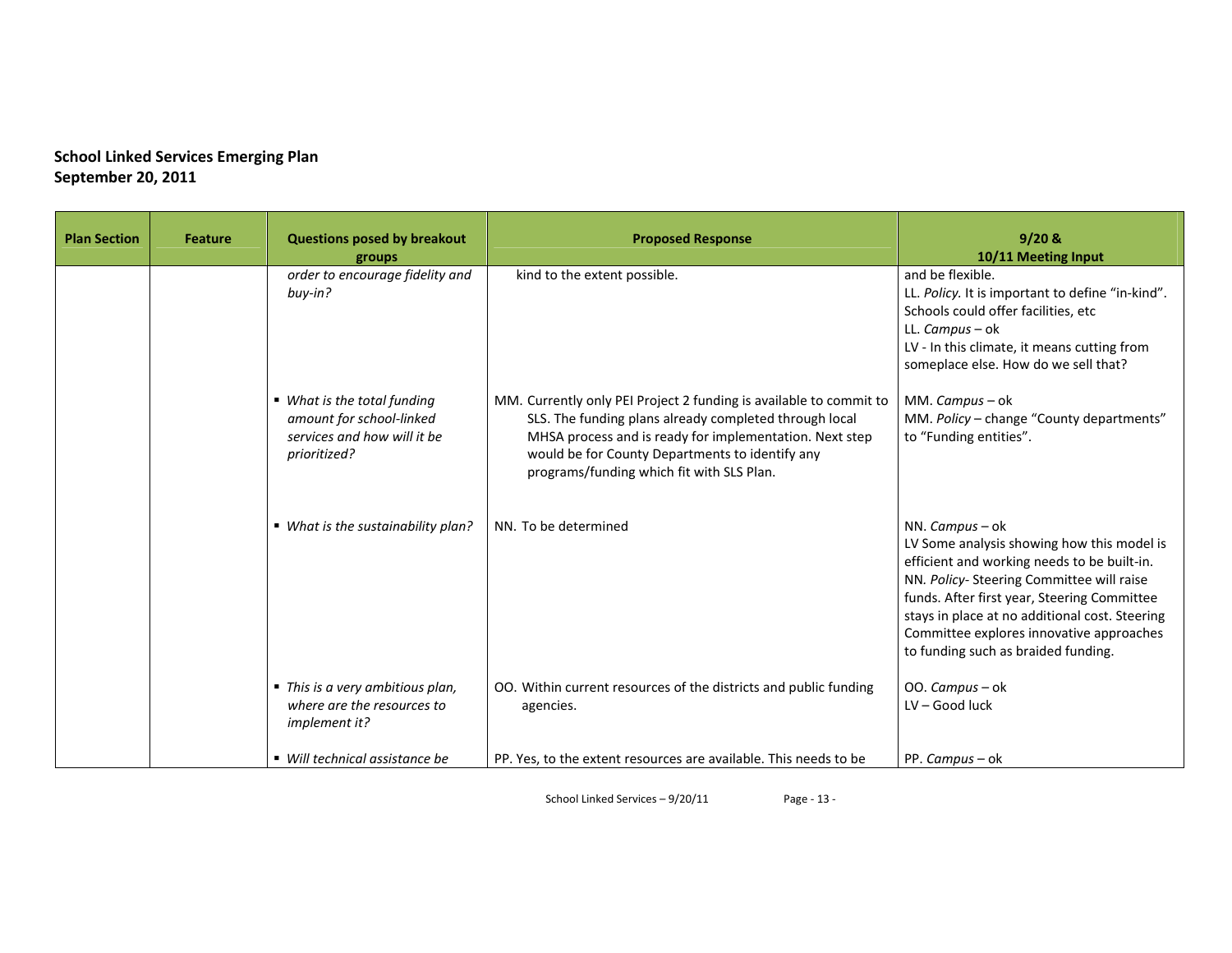| <b>Plan Section</b> | <b>Feature</b> | <b>Questions posed by breakout</b><br>groups                                                                                                                                                                               | <b>Proposed Response</b>                                                                                                                                                                                                                                                                                                                      | 9/20 &<br>10/11 Meeting Input                                                                                                                                                                                                                                                                                                                                                                          |
|---------------------|----------------|----------------------------------------------------------------------------------------------------------------------------------------------------------------------------------------------------------------------------|-----------------------------------------------------------------------------------------------------------------------------------------------------------------------------------------------------------------------------------------------------------------------------------------------------------------------------------------------|--------------------------------------------------------------------------------------------------------------------------------------------------------------------------------------------------------------------------------------------------------------------------------------------------------------------------------------------------------------------------------------------------------|
|                     |                | provided to schools to help<br>them develop a plan, form a<br>collaborative and apply for this<br>"school of excellence" model?                                                                                            | discussed among County Departments and determined.                                                                                                                                                                                                                                                                                            | LV - This is actually pretty important. Districts<br>will develop by-in based upon participation in<br>the "into" phase. That will make the<br>difference in terms of their willingness to<br>redirect funds. If we don't find ways for<br>Districts and sites to do this preliminary<br>work, I think we won't get many willing to<br>rearrange their resources to come to the<br>table as a partner. |
|                     | • Restrictions | No questions                                                                                                                                                                                                               | QQ. Variable by funding source                                                                                                                                                                                                                                                                                                                | QQ. Campus - ok<br>QQ. Policy - We will comply with restrictions<br>as determined by funding agencies.                                                                                                                                                                                                                                                                                                 |
|                     | • Procurement  | • Single point of procurement has<br>the potential for transforming<br>how we help children and<br>families - not only at the<br>schools, but throughout the<br>County. How would the single<br>point of procurement work? | RR. Once agency heads (MHD, SSA, Probation, DADS, Public<br>Health, VMC, First Five, etc) agree to those services that are a<br>fit for the SLS Plan, they would need to agree upon the<br>consolidated administrative structure for SLS. We proposed<br>that this occur before the next meeting and incorporated into<br>the draft SLS Plan. | RR. Campus - Add SCCOE and Education;<br>check grammar<br>LV - I don't know how this could work, but if<br>we can figure this out, a major stumbling<br>block falls away.<br>RR. Policy. Take out last sentence. Replace<br>with : "Our goal is to have these discussion<br>results incorporated into the SLS Plan.                                                                                    |
| Planning            | · Model        | No questions                                                                                                                                                                                                               | SS. The SLS model was developed by County-wide collaborative<br>planning team chaired by County and Education leadership<br>with invited membership from schools, districts, law<br>enforcement, CBOs, consumers, etc., to detail SLS framework                                                                                               | SS. Campus - ok<br>SS. Policy - Add Families and Communities                                                                                                                                                                                                                                                                                                                                           |
| <b>Roles</b>        | ■ Education    | No questions                                                                                                                                                                                                               | TT. Specific invited Education leaders were involved on strategic<br>planning committee                                                                                                                                                                                                                                                       | TT. Campus-ok                                                                                                                                                                                                                                                                                                                                                                                          |
|                     | School         | ■ How do we get schools to                                                                                                                                                                                                 | UU. Primarily through opportunity for on campus services,                                                                                                                                                                                                                                                                                     | UU. Campus $-$ suggestion for readiness                                                                                                                                                                                                                                                                                                                                                                |

School Linked Services – 9/20/11 Page ‐ 14 ‐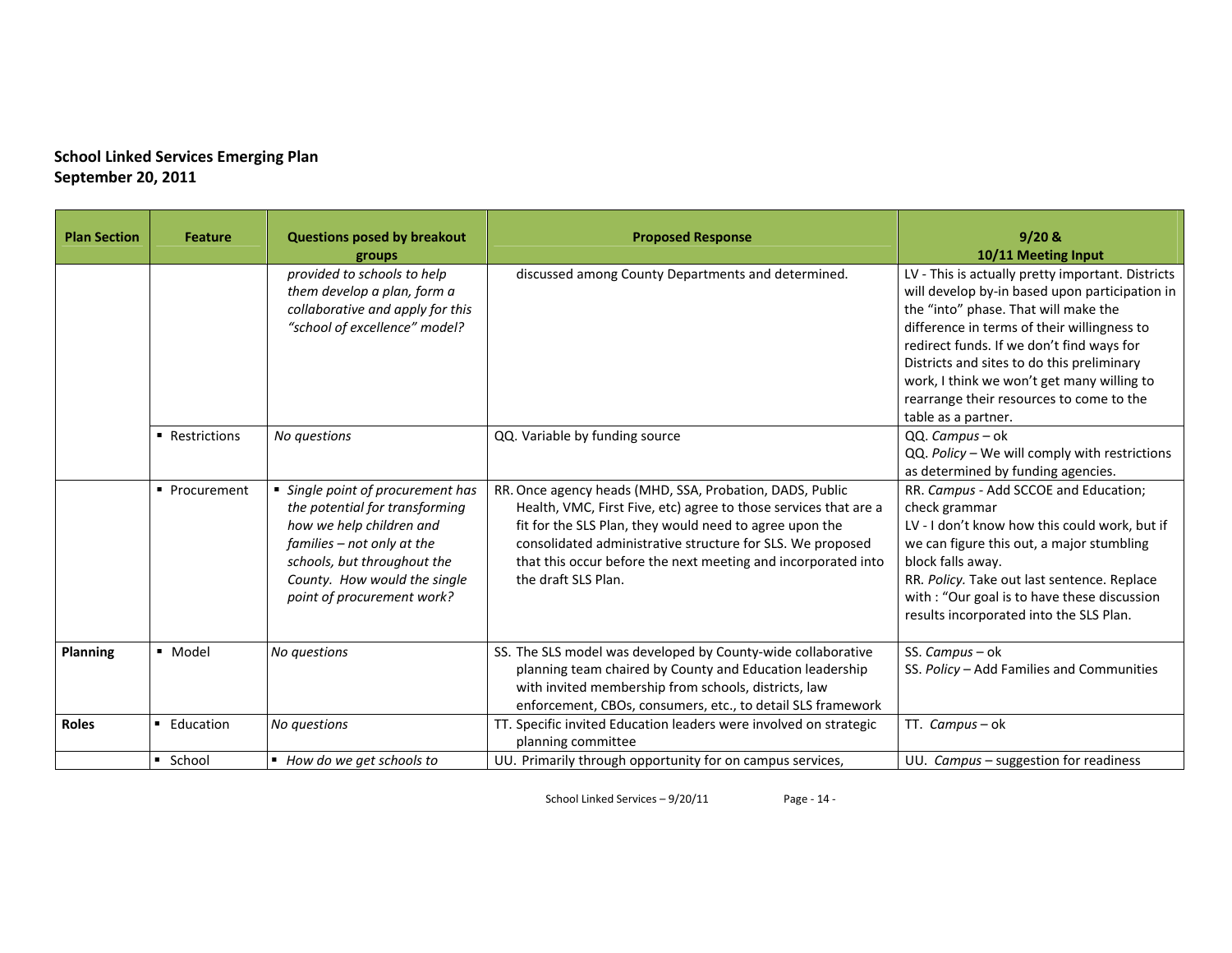| <b>Plan Section</b> | <b>Feature</b>           | <b>Questions posed by breakout</b><br>groups                                           | <b>Proposed Response</b>                                                                                                | 9/20 &<br>10/11 Meeting Input                                                                                                                                                                                                                                                                                                                                                                                                                                                                                                                                                                                                                                                                                                                                                                                                                                                                                                                                                                                                                                                                                                                                                                                                |
|---------------------|--------------------------|----------------------------------------------------------------------------------------|-------------------------------------------------------------------------------------------------------------------------|------------------------------------------------------------------------------------------------------------------------------------------------------------------------------------------------------------------------------------------------------------------------------------------------------------------------------------------------------------------------------------------------------------------------------------------------------------------------------------------------------------------------------------------------------------------------------------------------------------------------------------------------------------------------------------------------------------------------------------------------------------------------------------------------------------------------------------------------------------------------------------------------------------------------------------------------------------------------------------------------------------------------------------------------------------------------------------------------------------------------------------------------------------------------------------------------------------------------------|
|                     |                          | apply? What's the "hook" to<br>help administrators buy in and<br>take the opportunity? | improved academic outcomes, technical assistance,<br>collaborative development, and inclusion in grant funding.         | assessment for schools/include parents to<br>assess readiness to embrace SLS; hook -<br>application straight forward and user friendly<br>LV - Schools have to understand that if they<br>look at all their programs through this first<br>frame (implementing a SLS program),<br>everything could be restructured to emanate<br>from, through and to this program. I guess<br>what I mean are school folks had to look at<br>this not as one more program on campus,<br>but the frame within all school programs now<br>exist. That's a huge paradigm shift. If Andrew<br>Hill is now a site that provides prevention<br>and intervention services for students and<br>families, all decisions work from there-what<br>classes is the student in, what resources does<br>he have access to, which adults does he see<br>and why. When a school views it this way,<br>the whole comes together and we have a<br>chance of making that difference. As long as<br>SLS is viewed as the room down the hall, I<br>believe the program fails<br>UU. Policy - Hook : single application<br>process, opportunity to enhance services to<br>students and families, increase access to<br>services in a resource-depleted environment |
|                     | CBO & County<br>provider | No questions                                                                           | VV. Key provider stakeholders involved in strategic and local<br>collaborative planning; Contracted or committed County | VV. Campus - ok<br>LV - how to not micro-manage continues to                                                                                                                                                                                                                                                                                                                                                                                                                                                                                                                                                                                                                                                                                                                                                                                                                                                                                                                                                                                                                                                                                                                                                                 |

School Linked Services – 9/20/11 Page ‐ 15 ‐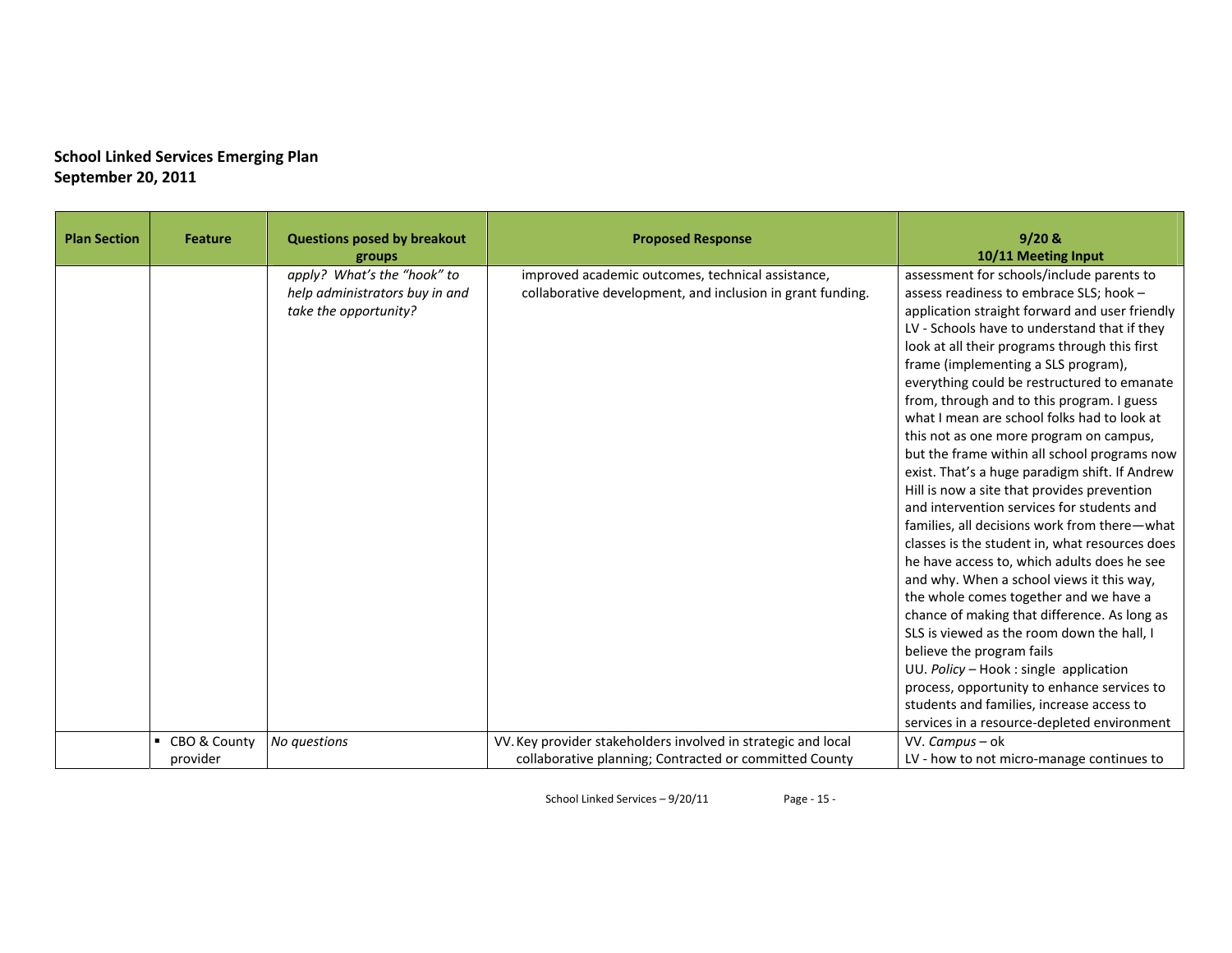| <b>Plan Section</b> | <b>Feature</b>                       | <b>Questions posed by breakout</b><br>groups                                                                | <b>Proposed Response</b>                                                                                                                                                                                                                                                                                                                                                                                                  | $9/20$ &<br>10/11 Meeting Input                                                                                                                                                                                                                                                                                                                                                                                                                                                                                                                                                 |
|---------------------|--------------------------------------|-------------------------------------------------------------------------------------------------------------|---------------------------------------------------------------------------------------------------------------------------------------------------------------------------------------------------------------------------------------------------------------------------------------------------------------------------------------------------------------------------------------------------------------------------|---------------------------------------------------------------------------------------------------------------------------------------------------------------------------------------------------------------------------------------------------------------------------------------------------------------------------------------------------------------------------------------------------------------------------------------------------------------------------------------------------------------------------------------------------------------------------------|
|                     |                                      |                                                                                                             | departments provide direct services with oversight by County                                                                                                                                                                                                                                                                                                                                                              | be a concern                                                                                                                                                                                                                                                                                                                                                                                                                                                                                                                                                                    |
|                     | $\blacksquare$ Family &<br>Community | ■ How will parents, students,<br>community be involved in<br>driving the effort and advocate<br>for change? | WW. The community will be involved at each level (policy,<br>administration, coordination) and each phase of<br>implementation. This will be an explicit responsibility for<br>each level of leadership.                                                                                                                                                                                                                  | WW. Campus – ok<br>WW. Policy- We propose a seat for parent<br>and a seat for student in the Steering<br>Committee.                                                                                                                                                                                                                                                                                                                                                                                                                                                             |
|                     |                                      | ■ How will parents be included in<br>the process?                                                           | XX. From breakout session discussion<br>Back to school nights could be utilized to connect with<br>$\circ$<br>parents.<br>Home visits are successful<br>$\Omega$<br>Use community center for meetings<br>Include Parent engagement as part of all Principals' formal<br>$\circ$<br>evaluation<br>Community outreach coordinator or liaison often needed<br>and successful<br>o Include volunteers and interns effectively | XX. Family - Most important to the family -<br>Streamlined, single point of entry for access<br>to services with a quick response time<br>Campus- PTA, school sites, ELAC, parent<br>leadership group, staff development<br>movement for professional learning<br>communities. Teachers - need to have their<br>buy in; school wellness teams, district<br>wellness teams<br>XX. Policy - design on parent engagement<br>strategies. Besides face-to face, use website,<br>electronic distribution, etc, SLS will evaluate<br>parent engagement and communication<br>strategies |
|                     |                                      | ■ How do we engage the business<br>community?                                                               | YY. The Steering committee will engage the business community<br>at the County level. Each collaborative determines how to<br>involve the business community at the local level.                                                                                                                                                                                                                                          | YY. Family - Diversity present in community<br>needs to be represented by service providers<br>and in the collaborative<br>What does success look like? Should have a<br>clear idea going into SLS what success would<br>look like after a year. Measures might include                                                                                                                                                                                                                                                                                                         |

School Linked Services – 9/20/11 Page ‐ 16 ‐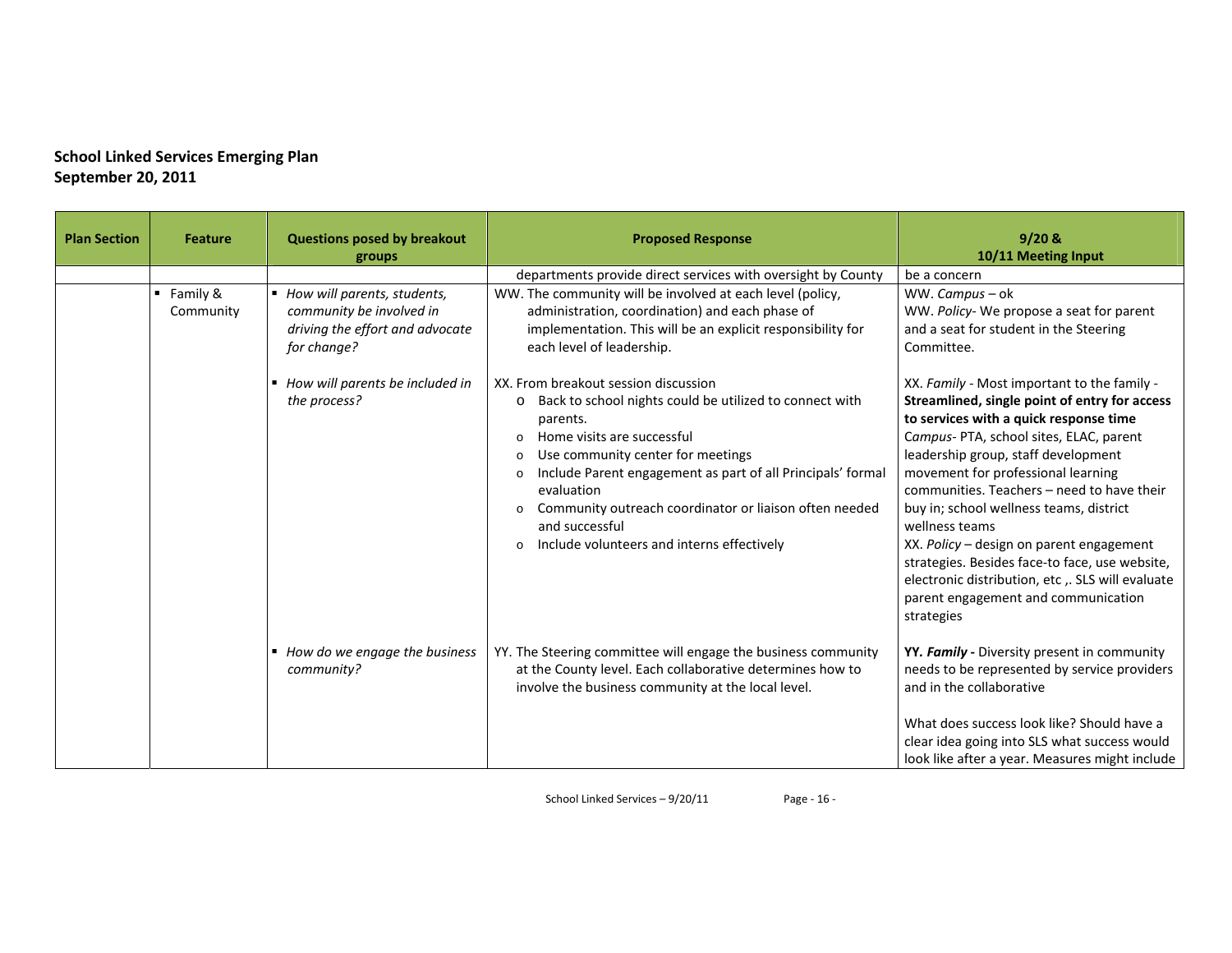| <b>Plan Section</b> | <b>Feature</b> | <b>Questions posed by breakout</b><br>groups | <b>Proposed Response</b> | 9/20 &<br>10/11 Meeting Input                                                                                                                                                                                                                                                                                                                                                                                                                                                                                                                                                   |
|---------------------|----------------|----------------------------------------------|--------------------------|---------------------------------------------------------------------------------------------------------------------------------------------------------------------------------------------------------------------------------------------------------------------------------------------------------------------------------------------------------------------------------------------------------------------------------------------------------------------------------------------------------------------------------------------------------------------------------|
|                     |                |                                              |                          | factors such as - # days to service linkage,<br>quality of experience, school<br>attendance/performance                                                                                                                                                                                                                                                                                                                                                                                                                                                                         |
|                     |                |                                              |                          | Campus - Schools/districts will leverage<br>current partnerships<br>SVEF - how do we partner?<br>Change management implementation<br>$\bullet$<br>model needed; engage teachers from<br>the beginning.<br>LV - This may need to be an explicit area we<br>address with some funding: someone<br>who works the business community,<br>sells the program, keeps finding people<br>to buy in to the vision.<br>YY. Policy - We propose a seat at the Steering<br>Committee for an engaged business<br>leader to devise strategies to sell to<br>and engage the business community. |
|                     |                |                                              |                          | Other discussions about Steering Committee:<br>there should be standing seats for<br>funding agencies and appointed seats<br>(e.g. for parent and student).<br>Look at different models for multi-<br>agency administration structure (Joint<br>Powers authority, Destination Home,<br>Oversight Committee, , First Five                                                                                                                                                                                                                                                        |